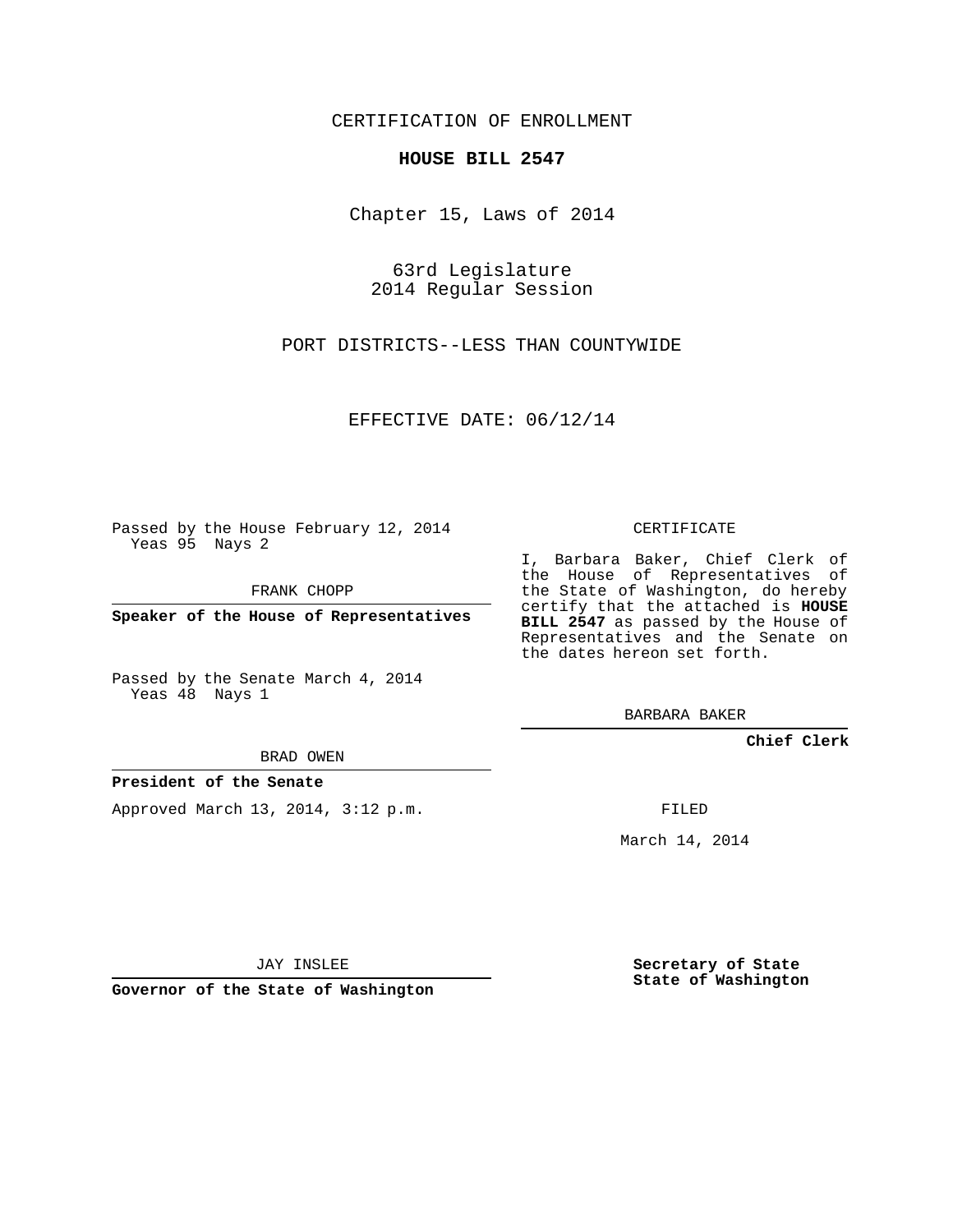## **HOUSE BILL 2547** \_\_\_\_\_\_\_\_\_\_\_\_\_\_\_\_\_\_\_\_\_\_\_\_\_\_\_\_\_\_\_\_\_\_\_\_\_\_\_\_\_\_\_\_\_

\_\_\_\_\_\_\_\_\_\_\_\_\_\_\_\_\_\_\_\_\_\_\_\_\_\_\_\_\_\_\_\_\_\_\_\_\_\_\_\_\_\_\_\_\_

Passed Legislature - 2014 Regular Session

**State of Washington 63rd Legislature 2014 Regular Session By** Representatives Ormsby, Manweller, Riccelli, Warnick, and Parker Read first time 01/21/14. Referred to Committee on Local Government.

 AN ACT Relating to the creation of a less than countywide port district within a county containing no port districts; amending RCW 53.04.023; creating a new section; and providing an expiration date.

BE IT ENACTED BY THE LEGISLATURE OF THE STATE OF WASHINGTON:

 **Sec. 1.** RCW 53.04.023 and 1997 c 256 s 1 are each amended to read as follows:

 A less than countywide port district with an assessed valuation of 8 at least one hundred fifty million dollars may be created: (1) In a county that already has a less than countywide port district located within its boundaries; or (2) under the provisions of section 2 of this 11 act. Except as provided in this section, such a port district shall be created in accordance with the procedure to create a countywide port district.

 The effort to create such a port district is initiated by the filing of a petition with the county auditor calling for the creation of such a port district, describing the boundaries of the proposed port district, designating either three or five commissioner positions, describing commissioner districts if the petitioners propose that the commissioners represent districts, and providing a name for the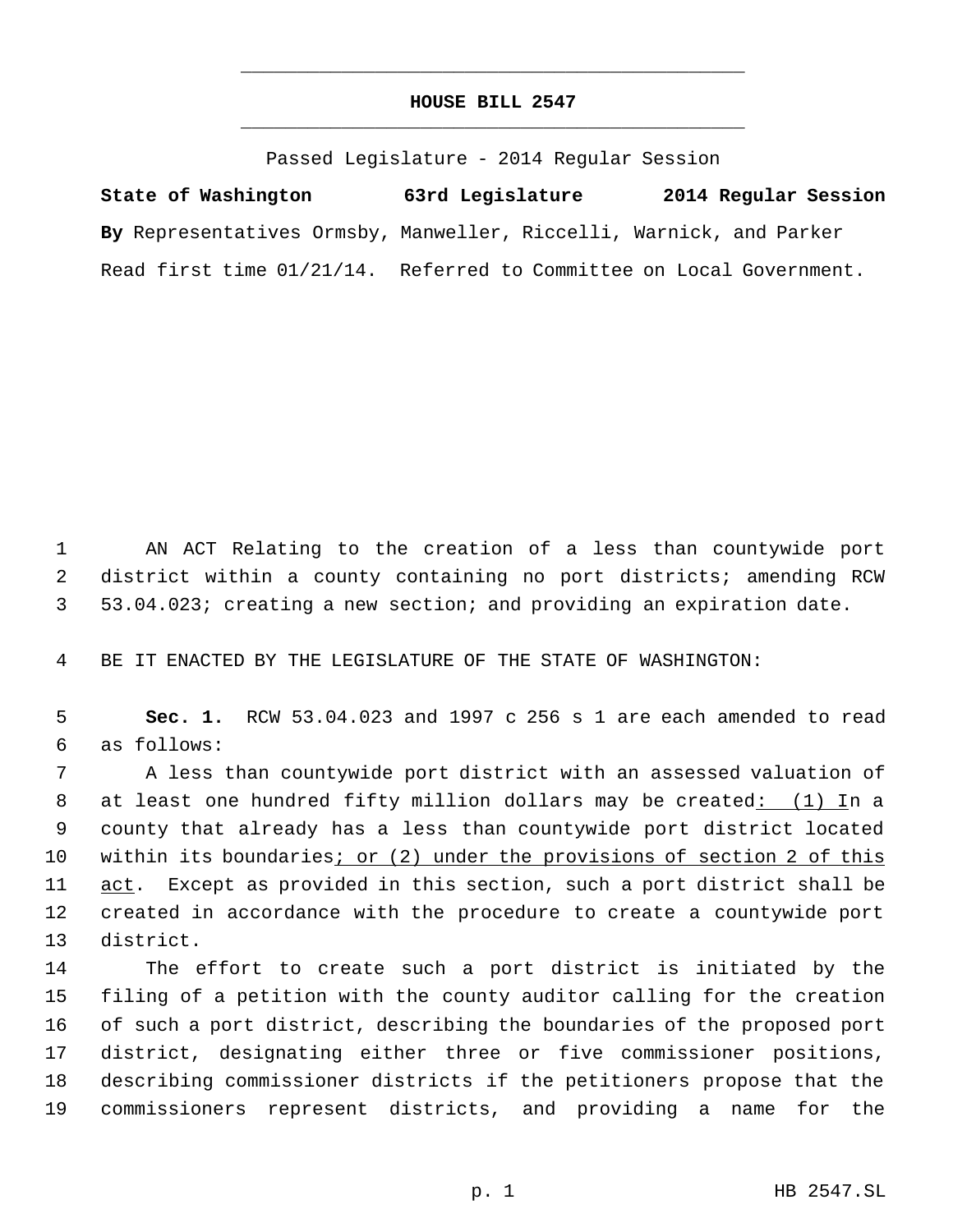proposed port district. The petition must be signed by voters residing within the proposed port district equal in number to at least ten percent of such voters who voted at the last county general election.

 A public hearing on creation of the proposed port district shall be held by the county legislative authority if the county auditor certifies that the petition contained sufficient valid signatures. Notice of the public hearing must be published in the county's official newspaper at least ten days prior to the date of the public hearing. After taking testimony, the county legislative authority may make changes in the boundaries of the proposed port district if it finds that such changes are in the public interest and shall determine if the creation of the port district is in the public interest. No area may be added to the boundaries unless a subsequent public hearing is held on the proposed port district.

 The county legislative authority shall submit a ballot proposition authorizing the creation of the proposed port district to the voters of the proposed port district, at any special election date provided in RCW ((29.13.020)) 29A.04.330, if it finds the creation of the port district to be in the public interest.

 The port district shall be created if a majority of the voters voting on the ballot proposition favor the creation of the port district. The initial port commissioners shall be elected at the same election, from districts or at large, as provided in the petition initiating the creation of the port district. The election shall be otherwise conducted as provided in RCW 53.12.172, but the election of commissioners shall be null and void if the port district is not created.

 NEW SECTION. **Sec. 2.** Prior to December 31, 2020, a port district comprising territory less than the entire county may be created in a county with no port district. In the creation of such a port district, the initial port commissioners may be elected at the next general election after approval of the ballot proposition submitted to the voters authorizing the creation of a port district. In the creation of a less than countywide port district, all procedures outlined in RCW 53.04.023 must be followed, except the requirement to elect commissioners at the same election.